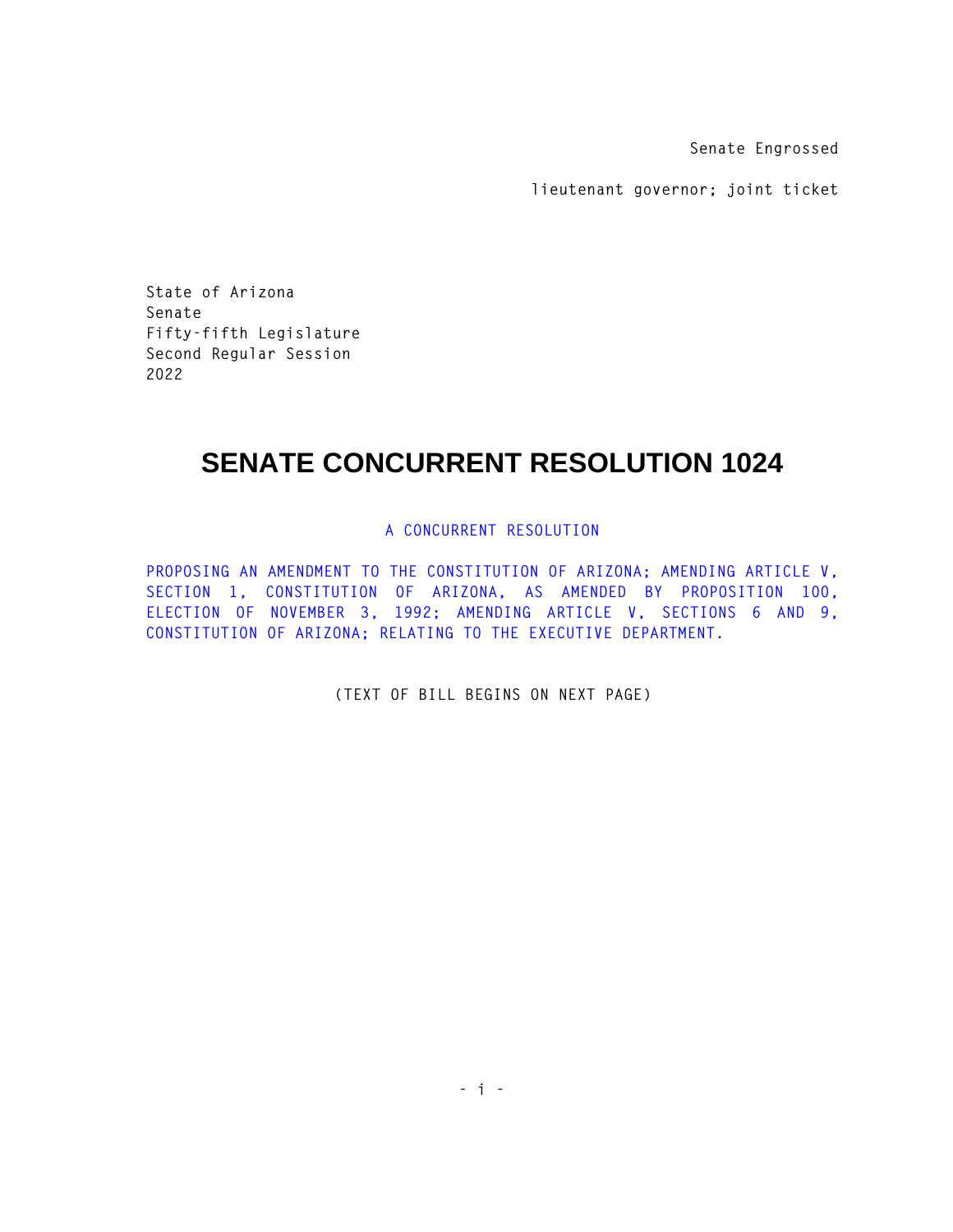**1 Be it resolved by the Senate of the State of Arizona, the House of 2 Representatives concurring: 3 1. Article V, section 1, Constitution of Arizona, as amended by 4 proposition 100, election of November 3, 1992, is proposed to be amended 5 as follows if approved by the voters and on proclamation of the Governor: 6 1. Executive department; state officers; terms; 7 election; residence and office at seat of 8 government; duties 9 Section 1. A. The executive department shall consist 10 of the governor, LIEUTENANT GOVERNOR, secretary of state, 11 ATTORNEY GENERAL, state treasurer, attorney general, and 12 superintendent of public instruction, each of whom shall hold 13 office for four years beginning on the first Monday of 14 January, 1971 next after the regular general election in 1970. 15 B. The person having the highest number of the votes 16 cast for the office voted for shall be elected, but if two or 17 more persons have an equal and the highest number of votes for 18 the office, the two houses of the legislature at its next 19 regular session shall elect forthwith, by joint ballot, one of 20 such persons for said office. 21 C. NOT LATER THAN SIXTY DAYS BEFORE THE GENERAL 22 ELECTION UNLESS THE LEGISLATURE PRESCRIBES OTHERWISE BY 23 STATUTE, EACH NOMINEE FOR THE OFFICE OF GOVERNOR SHALL NAME A 24 LIEUTENANT GOVERNOR NOMINEE AND SHALL RUN ON A TICKET AS A 25 JOINT CANDIDATE IN THE GENERAL ELECTION WITH THAT NOMINEE FOR 26 THE OFFICE OF LIEUTENANT GOVERNOR. THE NAME OF THE NOMINEE 27 FOR LIEUTENANT GOVERNOR SHALL APPEAR ON THE BALLOT WITH OR 28 BELOW THE NAME OF THE JOINT NOMINEE FOR GOVERNOR IN A MANNER 29 THAT INDICATES THEY ARE RUNNING ON A TICKET AS JOINT 30 CANDIDATES. AT THE GENERAL ELECTION, A SINGLE VOTE FOR A 31 NOMINEE FOR GOVERNOR SHALL CONSTITUTE A VOTE FOR THAT 32 NOMINEE'S TICKET, INCLUDING THE NOMINEE FOR LIEUTENANT 33 GOVERNOR. FOR ANY WINNING CANDIDATE FOR GOVERNOR AT THE 34 GENERAL ELECTION, THAT WINNING CANDIDATE'S JOINT CANDIDATE FOR 35 LIEUTENANT GOVERNOR IS THE WINNING CANDIDATE FOR LIEUTENANT 36 GOVERNOR. 37 C. D. The officers of the executive department during 38 their terms of office shall reside at the seat of government 39 where they shall keep their offices and the public records, 40 books, and papers. They shall perform such duties as are 41 prescribed by the constitution and as may be provided by law.**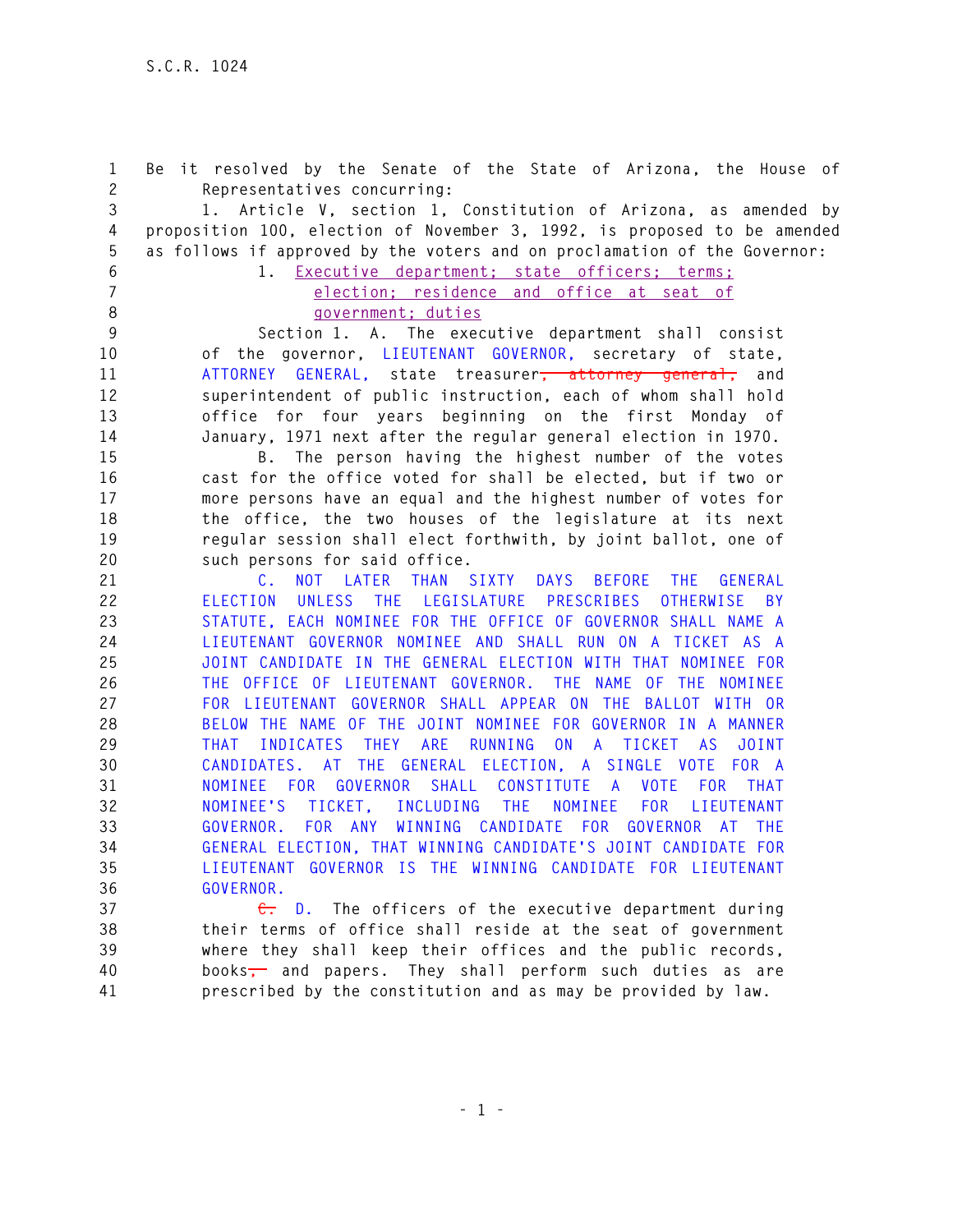**1 2. Article V, section 6, Constitution of Arizona, is proposed to be 2 amended as follows if approved by the voters and on proclamation of the 3 Governor: 4 6. Death, resignation, removal or disability of 5 governor or lieutenant governor; succession to 6 office; impeachment, absence from state or 7 temporary disability 8 Section 6. A. In the event of the death of the 9 governor, or his THE GOVERNOR'S resignation, removal from 10 office, or permanent disability to discharge the duties of 11 the office, the secretary of state, if holding by election, 12 LIEUTENANT GOVERNOR shall succeed to the office of governor 13 until his A successor shall be elected and shall qualify. If 14 B. IN THE EVENT OF THE DEATH OF THE LIEUTENANT 15 GOVERNOR, OR THE LIEUTENANT GOVERNOR'S RESIGNATION, REMOVAL 16 FROM OFFICE OR PERMANENT DISABILITY TO DISCHARGE THE DUTIES OF 17 THE OFFICE, THE GOVERNOR SHALL APPOINT A PERSON TO SERVE AS 18 LIEUTENANT GOVERNOR, SUBJECT TO APPROVAL BY A MAJORITY VOTE OF 19 THE MEMBERS OF EACH HOUSE OF THE LEGISLATURE. 20 C. IF A VACANCY IN THE OFFICE OF GOVERNOR OCCURS WITH 21 OR DURING A VACANCY IN THE OFFICE OF LIEUTENANT GOVERNOR, the 22 secretary of state be holding otherwise than by election, or 23 shall fail to qualify as governor, the attorney general, the 24 state treasurer, or the superintendent of public 25 instruction, if holding by election, shall, in the order 26 named, succeed to the office of governor.** 

**27 D. The taking of the oath of office as governor by any 28 person specified in this section shall constitute resignation 29 from the office by virtue of the holding of which he THE 30 PERSON qualifies as governor. Any successor to the office 31 shall become governor in fact and entitled to all of the 32 emoluments, powers and duties of governor upon ON taking the 33 oath of office.** 

**34 E. In the event of the impeachment of the governor, his 35 THE GOVERNOR'S absence from the state, or other temporary 36 disability to discharge the duties of the office, the powers 37 and duties of the office of governor shall devolve upon ON the 38 same person as in case of vacancy, but only until the 39 disability ceases.** 

**40 3. Article V, section 9, Constitution of Arizona, is proposed to be 41 amended as follows if approved by the voters and on proclamation of the 42 Governor:** 

**43 9. Powers and duties of state officers** 

| 44 |                                                       |  |  |  | Section 9. The powers and duties of LIEUTENANT |
|----|-------------------------------------------------------|--|--|--|------------------------------------------------|
| 45 | GOVERNOR, secretary of state, ATTORNEY GENERAL, state |  |  |  |                                                |